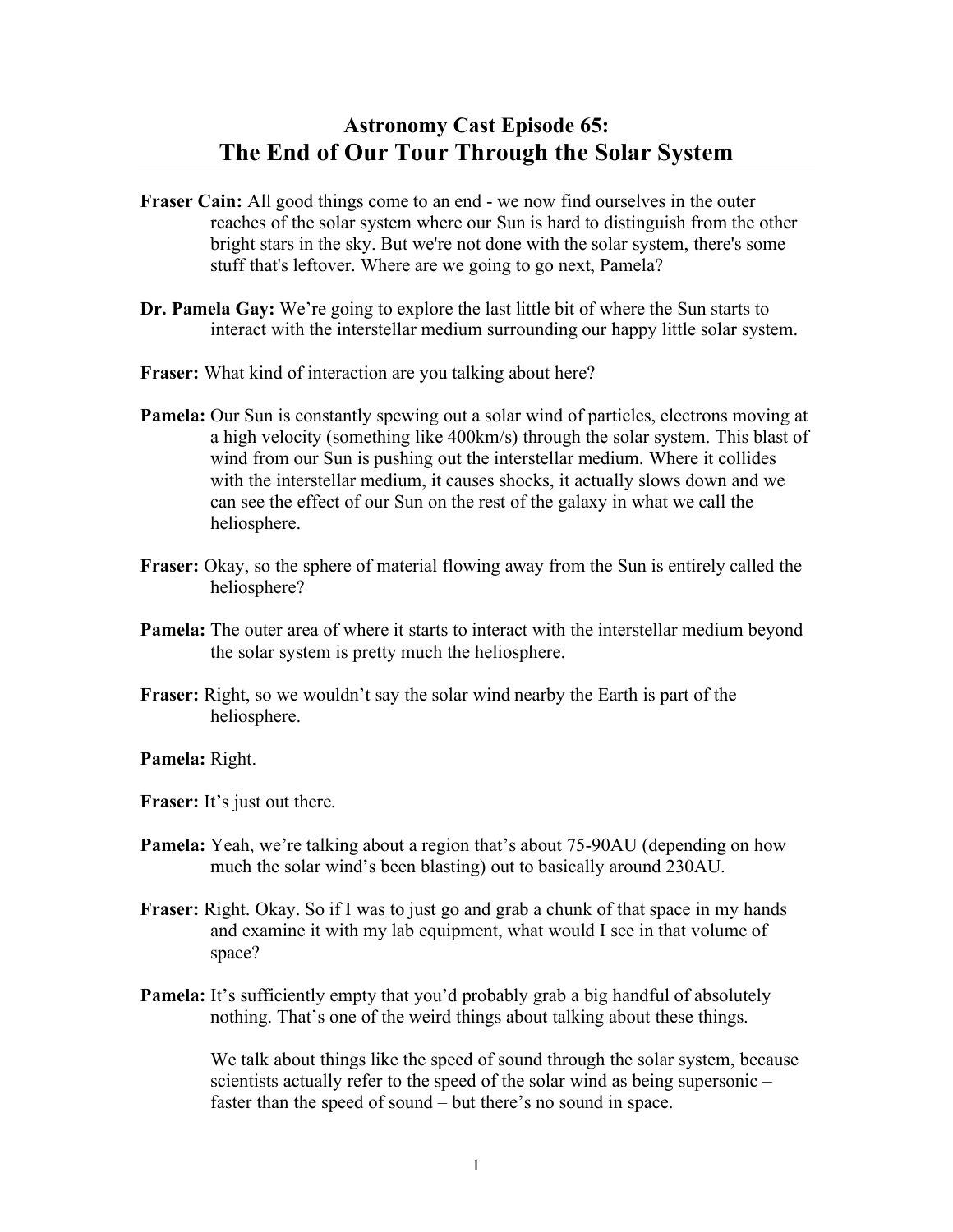The idea is that there is a certain amount of stuff out there that's moving and flowing. If you do the physics to figure out if you did have a compression wave like sound moving through this mostly empty nothing, how fast it would be going. What we find is particles are moving faster than a compression wave (a sound wave) would be moving through this not-quite-nothing in the solar system.

**Fraser:** Right, okay. So they're ejected from the Sun, they speed out through the solar system at faster than the speed of sound, but at the same time they're bumping into the universe? The Milky Way?

**Pamela:** The galaxy.

**Fraser:** The galaxy.

**Pamela:** The interstellar medium.

**Fraser:** Right, and what is the interstellar medium, then?

**Pamela:** Between all the different stars there's remaindered gas, the stuff that's leftover. If you've ever seen a construction site, you have a nice pretty building in the centre of the construction site and all around it is junk. There are leftover pieces of wood, leftover bricks, scattered nails, random McDonald's cups.

**Fraser:** I've had that job.

**Pamela:** (laughs) So the refuse leftover all around the construction site – that's sort of what's out in the interstellar medium.

**Fraser:** All right.

- **Pamela:** The stuff that wasn't used in building our solar system or building other solar systems.
- **Fraser:** Right, and could end up in a solar system in the future, but right now it's just out there.

**Pamela:** Exactly.

**Fraser:** So is it just leftover stuff, or is it from solar winds coming off of other stars?

**Pamela:** The interstellar medium itself is made of three different constituent materials.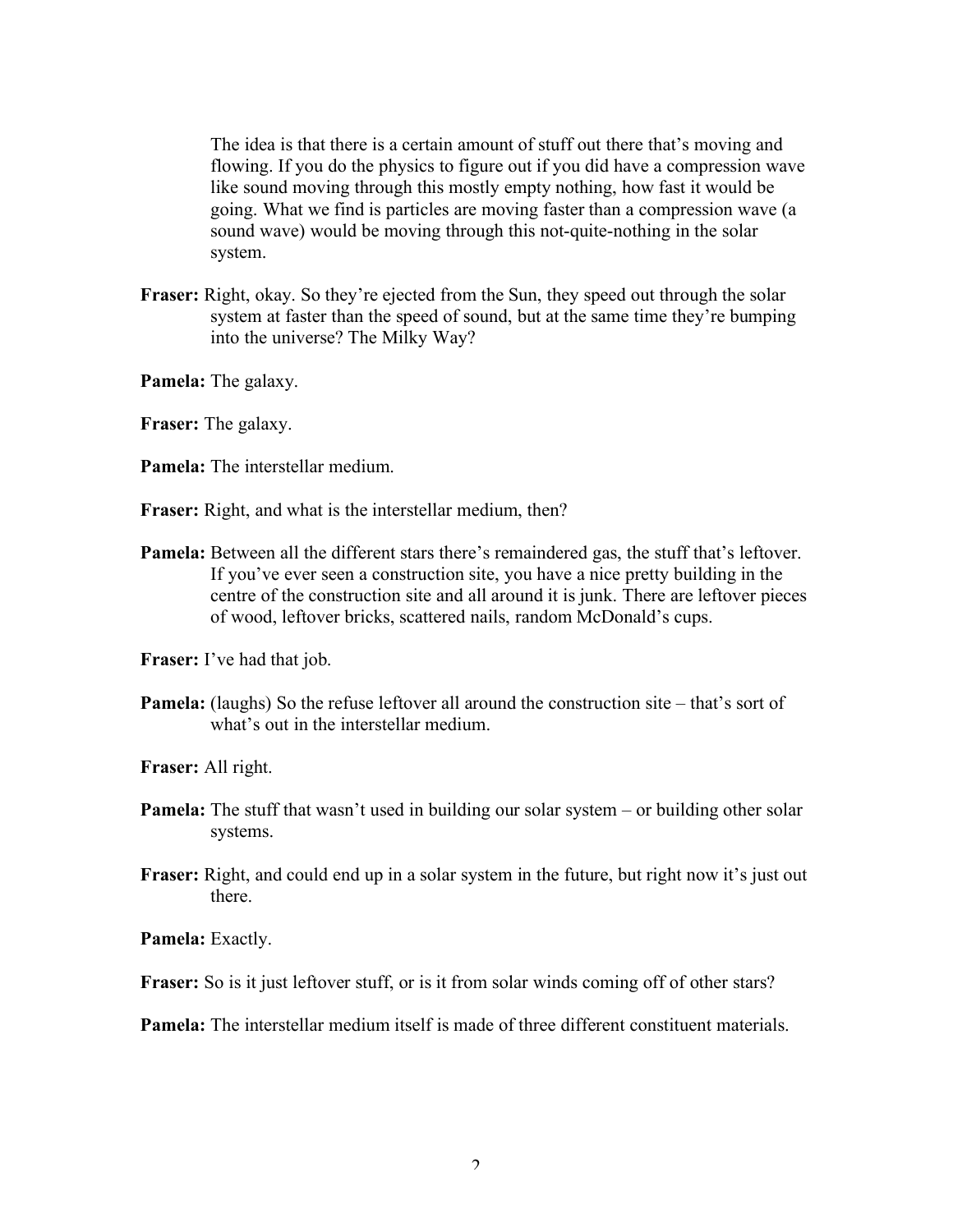First there's the stuff that's left over from the formation of the universe. This is the raw gas that has never once been recycled through a star. It's just hanging out hoping to someday be needed by something.

The other constituent of the interstellar media is the stuff that came out of supernova, that came out of past stars having stellar winds. It's the stuff that survived one or more times of being part of a star, and then was shed and sent out to be recycled.

Then there's just the leftover stuff our own Sun is constantly blasting out. So we have all these things in the interstellar medium around our Sun.

- **Fraser:** I wonder though, the other stars aren't generating solar winds as well? I can imagine bubbles around stars where they're all packed together. Is that happening?
- **Pamela:** That's exactly what we're finding.

**Fraser:** It is? Okay.

- **Pamela:** That's exactly what we're finding. Each little solar system has its own bubble of space its own stellar-sphere, the way we have a heliosphere. Beyond that sphere is where the interstellar medium lies.
- **Fraser:** Okay. I know astronomers delineate the heliosphere into a bunch of pieces. How do they break it down?
- **Pamela:** The first place is where the solar wind finally gets braked down to the point where it stops going faster than sound, where it starts going at subsonic speeds.

If you imagine these particles in the wind from the Sun… it's racing out, but it's constantly getting slowed down a little bit through its interactions with all the other stuff out there. At this point that we call the termination shock, about 75- 90AU out, it breaks down to going at subsonic speeds. In the process it creates a shockwave.

- **Fraser:** I was going to ask that something interesting does happen at that point? It's not just a milestone that you might reach, just a mathematical interest – there's actually something physical that happens at the termination shock.
- **Pamela:** At the point the material goes past this magical speed of sound there's actually a shockwave the same way you get a shockwave when an airplane transitions from going subsonic to supersonic – we also get a shockwave when we have materials make a similar jump from going faster than the speed of sound to slower than the speed of sound.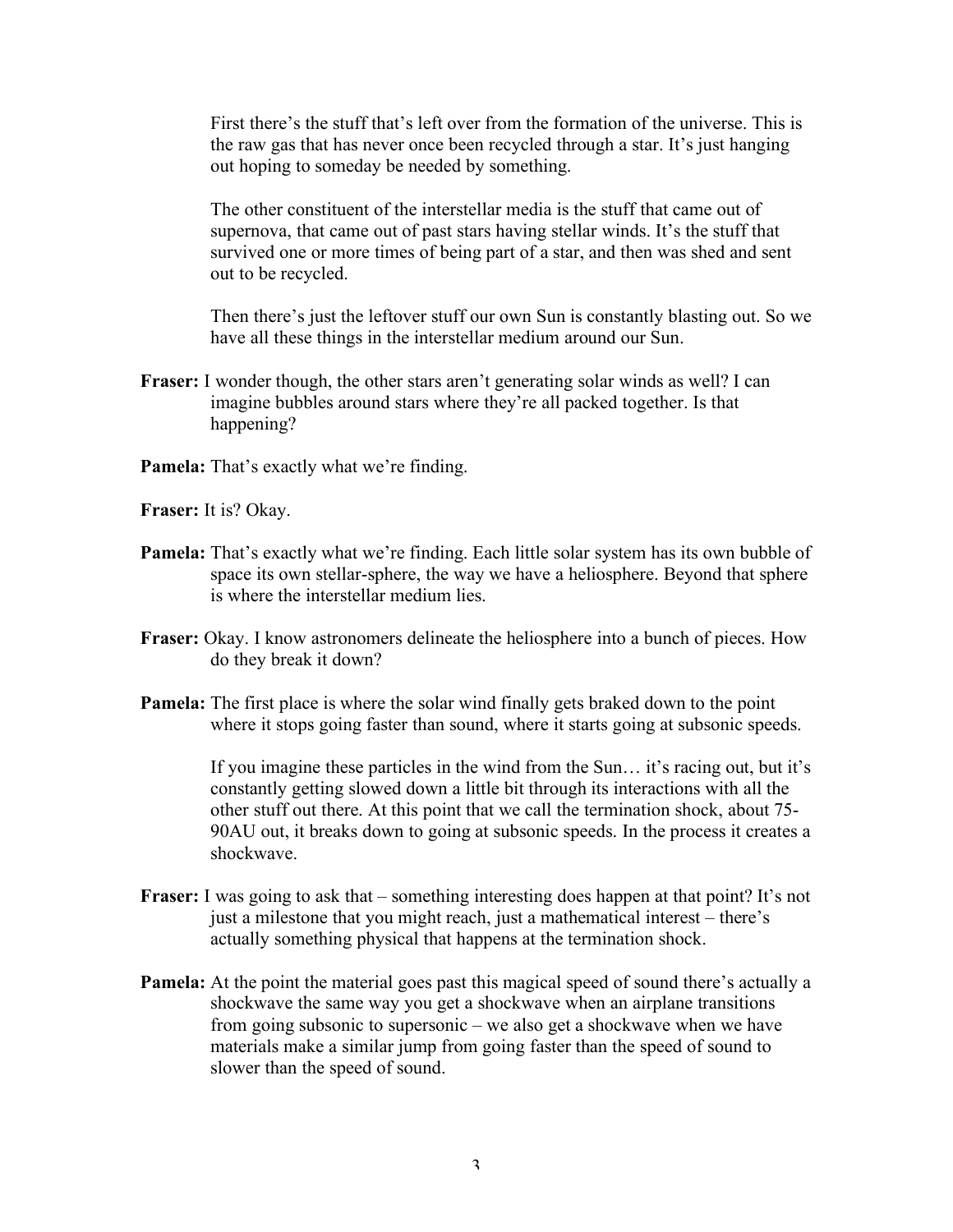**Fraser:** Okay.

**Pamela:** It's kind of cool.

**Fraser:** But it wouldn't do anything to a spaceship or anything?

**Pamela:** We've actually had a spacecraft go through the termination shock. Voyager 1 on its way out to explore beyond our solar system passed through the termination shock and nothing bad happened. It's still plugging away on its happy little journey out of the solar system.

> We think in the next year, Voyager 2 is going to make its first pass through the termination shock. The thing is, both thee crafts are probably going to have to go through this shockwave more than one time, because our Sun in different years, has different powers of wind. Some years there's enough force in the wind that it makes it a little bit further out. Some years it doesn't make it quite as far as it battles against the interstellar media around our solar system.

- **Fraser:** So in some cases the spacecraft is going to plough through the termination shock, and in other cases the termination shock is going to plough past the spacecraft and it will have to go through it again.
- **Pamela:** Yeah, so we have this back and forth tug-of-war of where this shockwave is, and as it goes back and forth, the Voyagers can get stuck going back and forth through it multiple times while continuing to go in the exact same direction relative to the Sun.
- **Fraser:** Okay. What's next, then? What's the next part of the solar system called?
- **Pamela:** Beyond the termination shock we have a heliosheath. It goes from about 80- 100AU. This is where the solar wind is still pushing, but it's going slower. There's a lot of turbulence as the solar wind mixes with the interstellar media and everything is mixing together.

Think of it this way. If you turn a faucet on into a full sink of water and you blast it really fast, where the water hits the bottom of the sink it will spray out and you'll get this disk of fast-moving water that's pushing out on the water around it. At a certain point, that disk breaks and you end up with this turbulent area of water around the smooth disk.

That smooth disk of outward moving water is sort of like the termination shock. Beyond that, where you have the turbulent mixing is more like the heliosheath. This is where the subsonic (slower than sound) moving wind is starting to mix with material from beyond our solar system.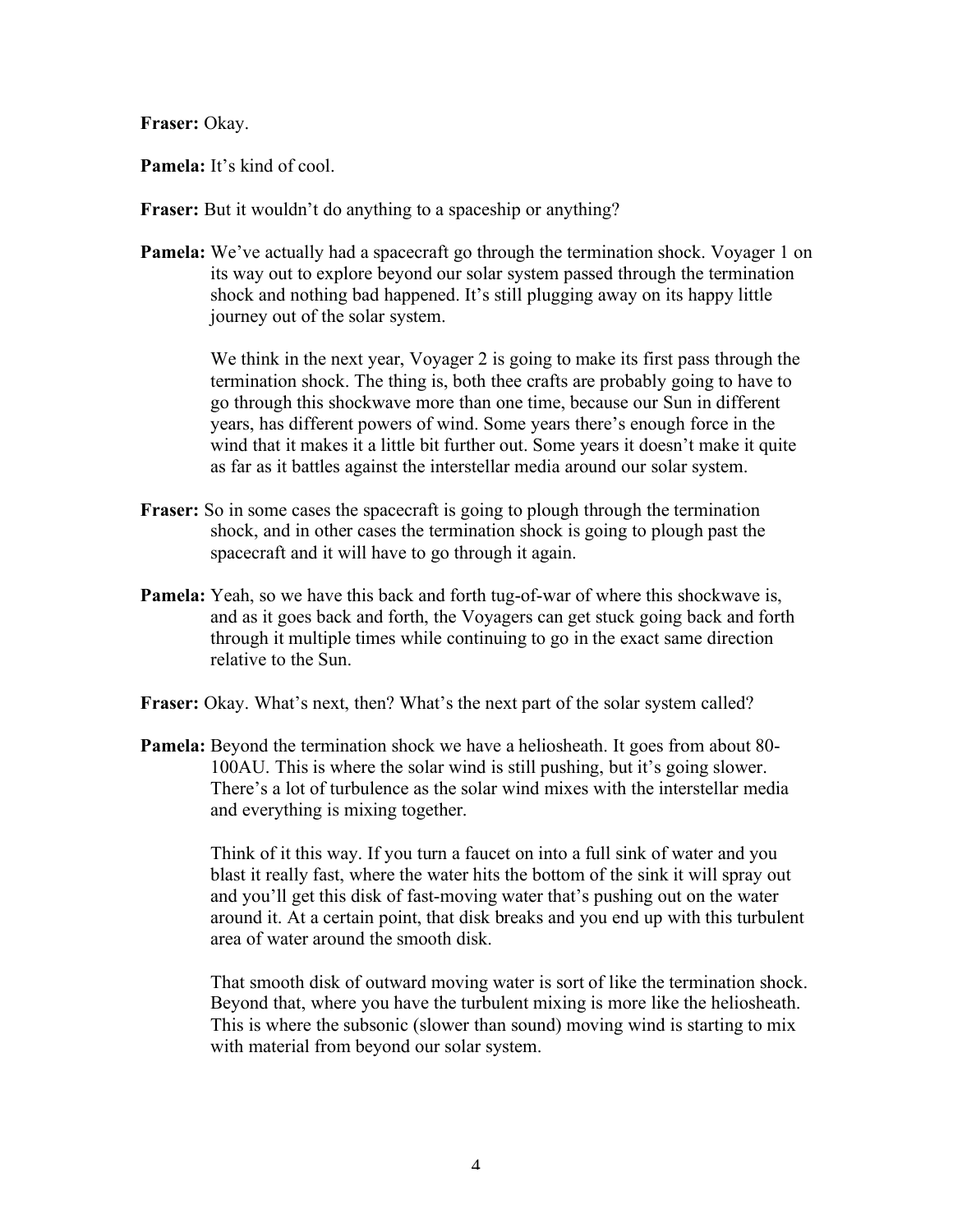- **Fraser:** Then it's just smooth gradient. It goes from just below the speed of sound down to… stopped.
- **Pamela:** To basically where the wind stops, and we call that the heliopause. The solar wind takes a break and just sort of stops and sits there and goes, "oh no. I'm outside of the solar system now." At that point, you're outside of the solar system and you're dealing with the material from around us.
- **Fraser:** I can imagine then, that as the Sun's output of solar wind rises and falls, you'll have material that is briefly stopped and then the heliopause will shrink and now that material just gets blown away by the interstellar medium and that's that. Other times when the heliopause expands outward and gobbles up additional material and then loses it again as it expands and contracts.
- **Pamela:** We're actually planning to map out where the termination shock is, where the wind makes its sonic/sub-sonic break in speed by looking at different charged particle reactions that you get happening. We can do this from the orbit of our own planet.

There's a mission called IBEX, for Interstellar Boundary Explorer, that's in the process of trying to map out this transition point and see how it changes, how it's asymmetrical, the differences when you look north, south, or the direction the Sun is moving through the galaxy.

We think there's a bow shock in the direction our Sun is ploughing through the interstellar media. As the material from the interstellar media effectively moves toward us (because everything's in motion in the galaxy), that it also creates its own shockwave as it brakes against the interstellar media that we've already slowed down through the mixing with our own stellar wind.

So there's a shockwave, just like the bow wave of a ship moving through the ocean. In this case the bowshock is through the gas of the galaxy.

- **Fraser:** It's almost like, then, that the Sun looks like a comet. It has a tail stretching behind it where material is stretching behind it, and yet at the point where it's actually ploughing into the interstellar media, it bunches up and there's attractions.
- **Pamela:** What's neat is a comet is shaped by the material getting stretched out. If you look at the shape of our solar system as it ploughs through the interstellar media, the shape is the emptiness of where all the material has already been swept up or pushed out of the way by the Sun. So we have a comet-shaped, mostly empty space that our solar system has created in this cloud of material.

**Fraser:** That's it, right? Have we got anymore solar system?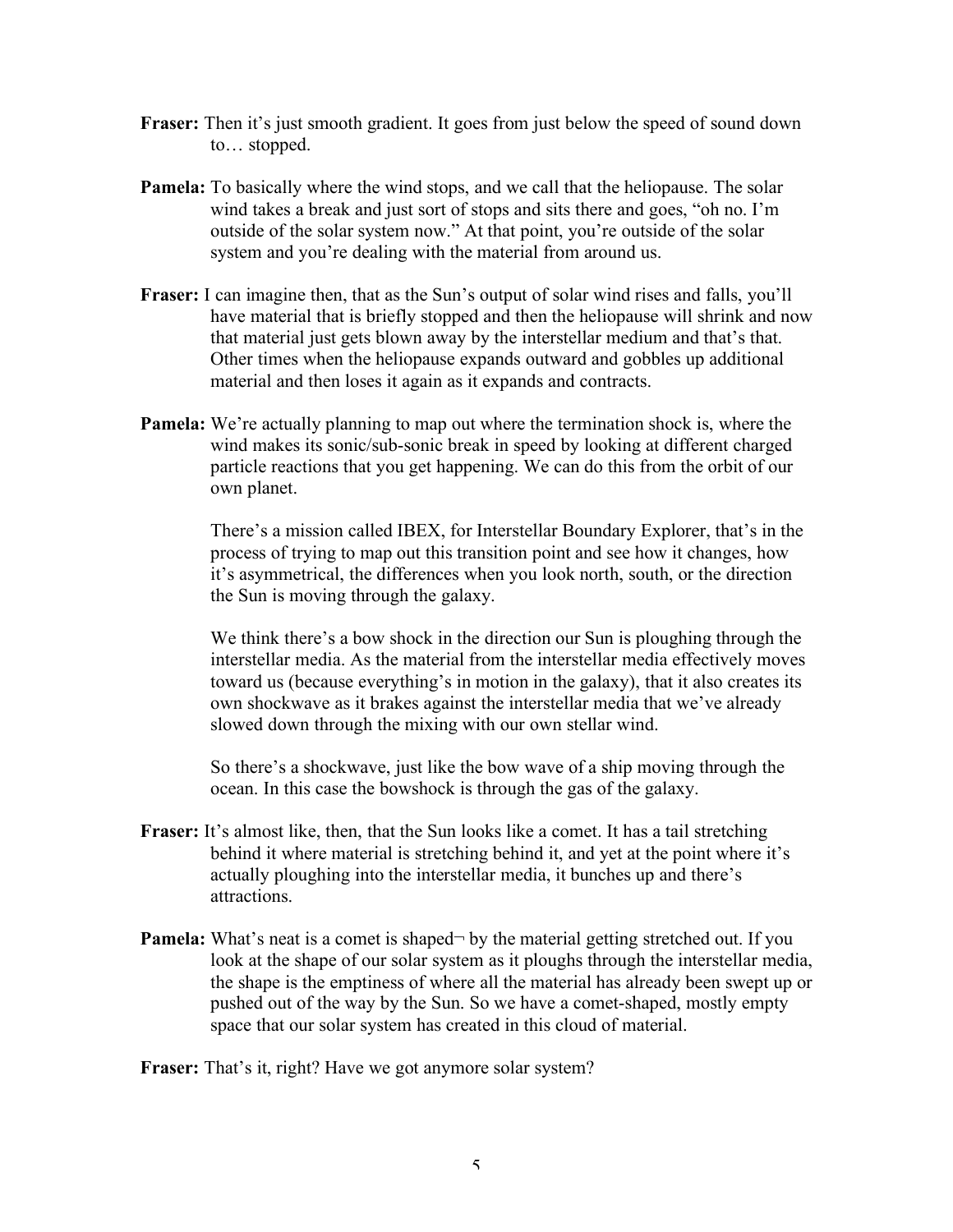**Pamela:** We're not quite sure. There's this potential object. No one knows if it actually exists. Most scientists think this is a crazy idea, but there's a group of scientists who have done calculations and noticed that it looks like, every 26-32 million years (depending on whose papers you read), there's a new round of stuff sent from the Oort Cloud into the inner solar system.

> The only way to really explain what would cause that to happen is if there's an extra star, an extra planet, some object that's on an extremely large orbit that, every 26-32 million years, ploughs itself through the Oort Cloud.

- **Fraser:** So it would be on some kind of elliptical orbit, and when it reaches some point in the orbit it passes through the Oort Cloud and disrupts objects with its gravity.
- **Pamela:** A highly elliptical orbit. The centre of gravity of the Sun and this other object is well outside the Sun at some point closer to the Sun than the other object, but out in the outer solar system somewhere.

This object might possibly actually be some known red dwarf star that we've already identified but we haven't been able to see that it has a motion that corresponds to an orbit. We have a lot of trouble trying to measure distance of red dwarf stars. You can only really measure the distance through parallax measurements, and you need nice, bright, easy to measure, easy to get good centroids on objects to get good parallax measurements. Red dwarfs are kind of faint.

Even worse, it might be a brown dwarf star. Those are extremely hard to detect, so it could be there's some really faint, really tiny star out there we can't easily see. Or there's some red dwarf star you could see with a backyard telescope, but we haven't plotted its motion well enough to know it's only about a light year away and happens to be gravitationally bound to our solar system.

- **Fraser:** Are we going to have those kinds of interactions with other stars? I can imagine with such a large sphere of influence around the Sun, we must bump up against other stars from time to time – not bump like bonk into them, but disturb one another.
- **Pamela:** No, it is true that as our solar system moves through the galaxy, we do interact with other things. Another theory for what could be causing this Oort Cloud disruption every tens of millions of years, is that as we orbit through the galaxy, we move up and down relative to the disk of the galaxy. As we do this, we pass through thicker regions of the interstellar media that are able to affect us.

We also look at where the stars around us are, the directions they're moving in and the direction we're moving in. we work backwards to see who they last interacted with, and we work forward to see who we might interact with next.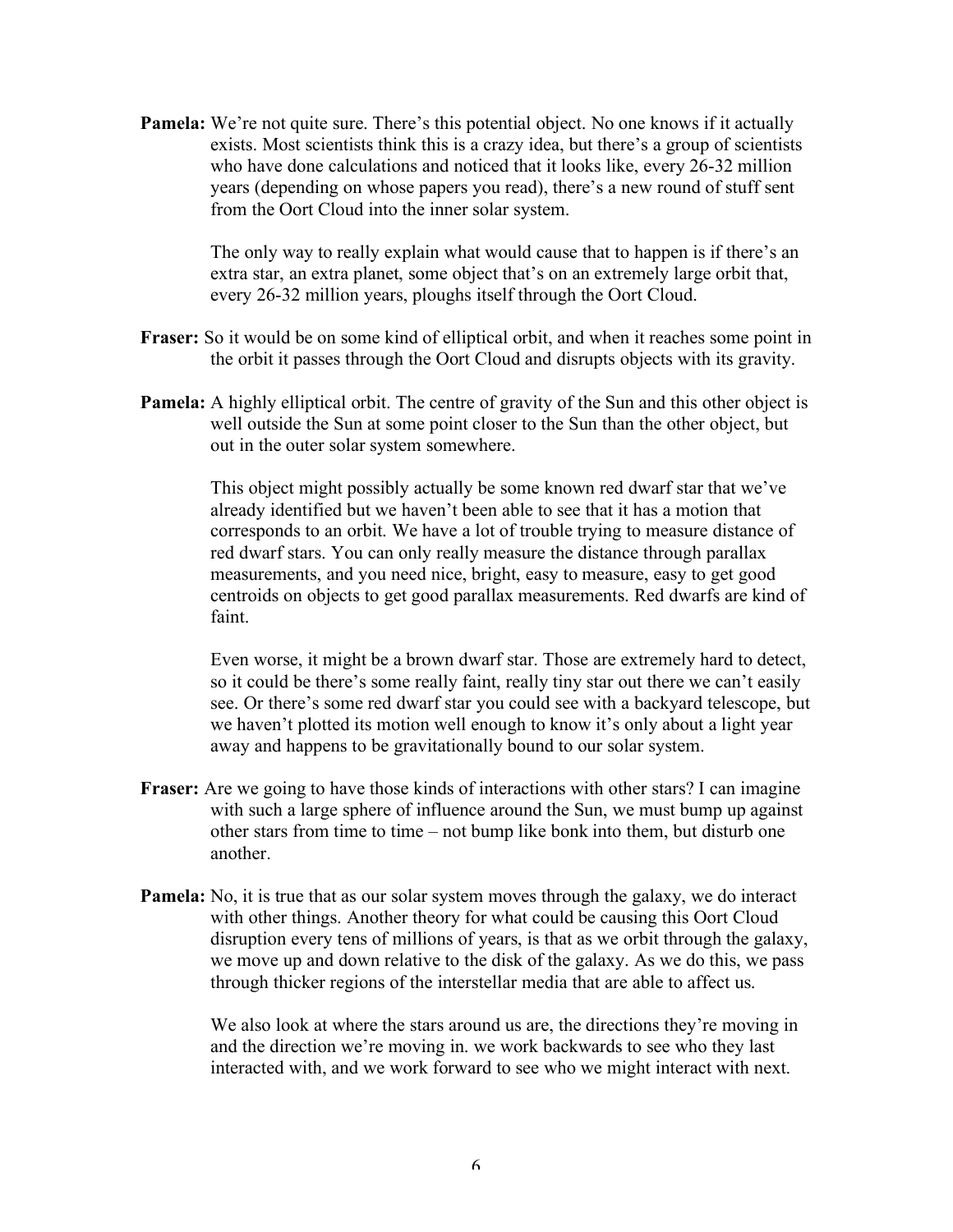Our last interaction might have been with the binary star Algol, which is considered to be the most unlucky star (if you're a superstitious person) in the sky. The next thing that we'll probably interact with in about ten million years ago is Gliese 710, a red dwarf star about 63 light years away from Earth. That could also effect our Oort Cloud and cause comets to rain into our solar system.

- **Fraser:** The Voyager spacecrafts aren't the only things out in the outer solar system right now. There's also the Pioneer spacecraft, right? There's a bit of a mystery with them, right? Since we're in the outer solar system we thought we'd lump that in. Why don't we talk about that?
- **Pamela:** There's this thing called the Pioneer anomaly, where as people go through the 30 years or so worth of data that have come off of the Pioneer missions, they notice that we can't fully figure out why their motions are what they are. We can figure out where the planets are, their gravitational pulls and everything else. It looks like the Pioneer missions have gotten slowed down more than they should've. They're not escaping the solar system at as high a speed as they should be. We call this the Pioneer anomaly because there seems to be some sort of a weird, Sun-ward force, Sun-ward acceleration acting on the Pioneer missions.

People aren't sure if this is some weird physics we don't understand, or if this is some weird computer phenomena we don't understand. The Planetary Society wants to get to the bottom of this, and NASA hasn't had the money to really address this question. There's a lot going on and to sort out this problem you have to invest a lot of money into getting some really old computers working again so we can read the data from the Pioneer mission that dates all the way back to when people used punch cards.

So the Planetary Society raised a bunch of money to take the problem off of NASA's hands and get some archived computers working to read the archived data and translate all the data into a nice, consistent, machine-readable form.

Then people can go through and re-analyse and see if the problem is that we've changed how we analyse the data over the years, or if it's actually an Earthpointed problem that would indicate there's something we did wrong.

Maybe there's really some Sun-directed acceleration that we can't explain that requires us to start considering things like maybe the electronics are heated up to the point where the heat is causing some sort of energy slowing them down. Maybe it's something to do with leaky gas on the different craft that as it leaks out is slowing them down.

There's lots of things this could be other than weird physics, but of course most of the people who sensationalize this and ask for money are like, "we don't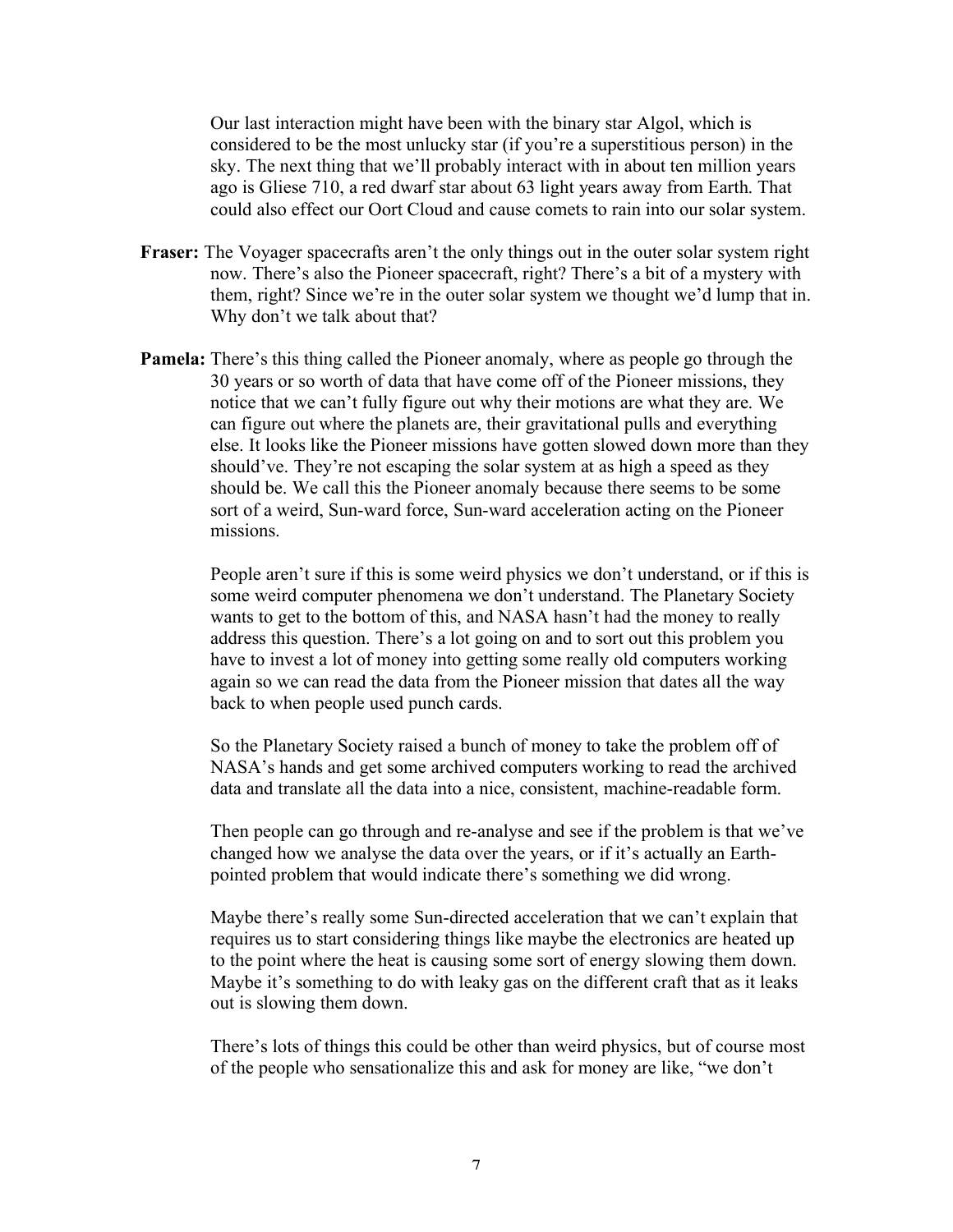know! It could be weird physics!" Everyone's always interested in trying to prove and disprove weird physics.

**Fraser:** Yeah. I don't have much to say about that. IN this kinds of situations, there's a lot of magazines out there (we're not going to name any names) that will sometimes take the most sensational conclusion to weird mysteries. Sometimes it's just cool to have a weird mystery and not really worry too much about what the solution is until you're able to get your hands on more data. This is one of those situations where until people really get the data, they're not really going to know.

This is a huge mystery, and I see papers on this in journals – a couple a month.

- **Pamela:** There have been entire commissions, entire meetings dedicated to trying to figure out what's going on. What's so frustrating is it's not like we can go out and look at the rocket and see if there's a gas leak. Because the two Pioneer spacecraft are basically configured the same way, seven different analyses of the data have come up with the exact same weird anomaly.
- **Fraser:** For both spacecraft separately.
- **Pamela:** Yeah, so it doesn't look like we're making a mistake in how we process the data. It's not like we're making a mistake in our calculations. We could've made a mistake in how we got the data from 30 years ago and the data from today all put together on the same set. So this is where it's so important to get the archived computers re-reading the archived data to get everything into one systematic format.
- **Fraser:** I think at some point down the road maybe when there's more data out there to really talk about what's going on there. Even just the investigation of it is pretty fascinating stuff, to see how scientists work both how someone goes, "huh, that's funny." Which is the way the best discoveries are made, to trying to gather the data and be precise with measurements. It's a pretty fascinating story. I've published a few stories about it and people always find it really interesting.
- **Pamela:** What I really like about this is it's one of these problems where NASA said, "yes, this is cool. Our budget is limited, we can't deal with this." The Planetary Society responded by saying, "Okay, we'll raise money and get the people to do this." And NASA was like, "okay."
- **Fraser:** Something similar happened with the Voyager spacecraft. They were going to take them offline – they didn't have funding to listen to them anymore. People organized rallies to try and get funding. I think in the end NASA was able to come back and continue keeping the offices open.